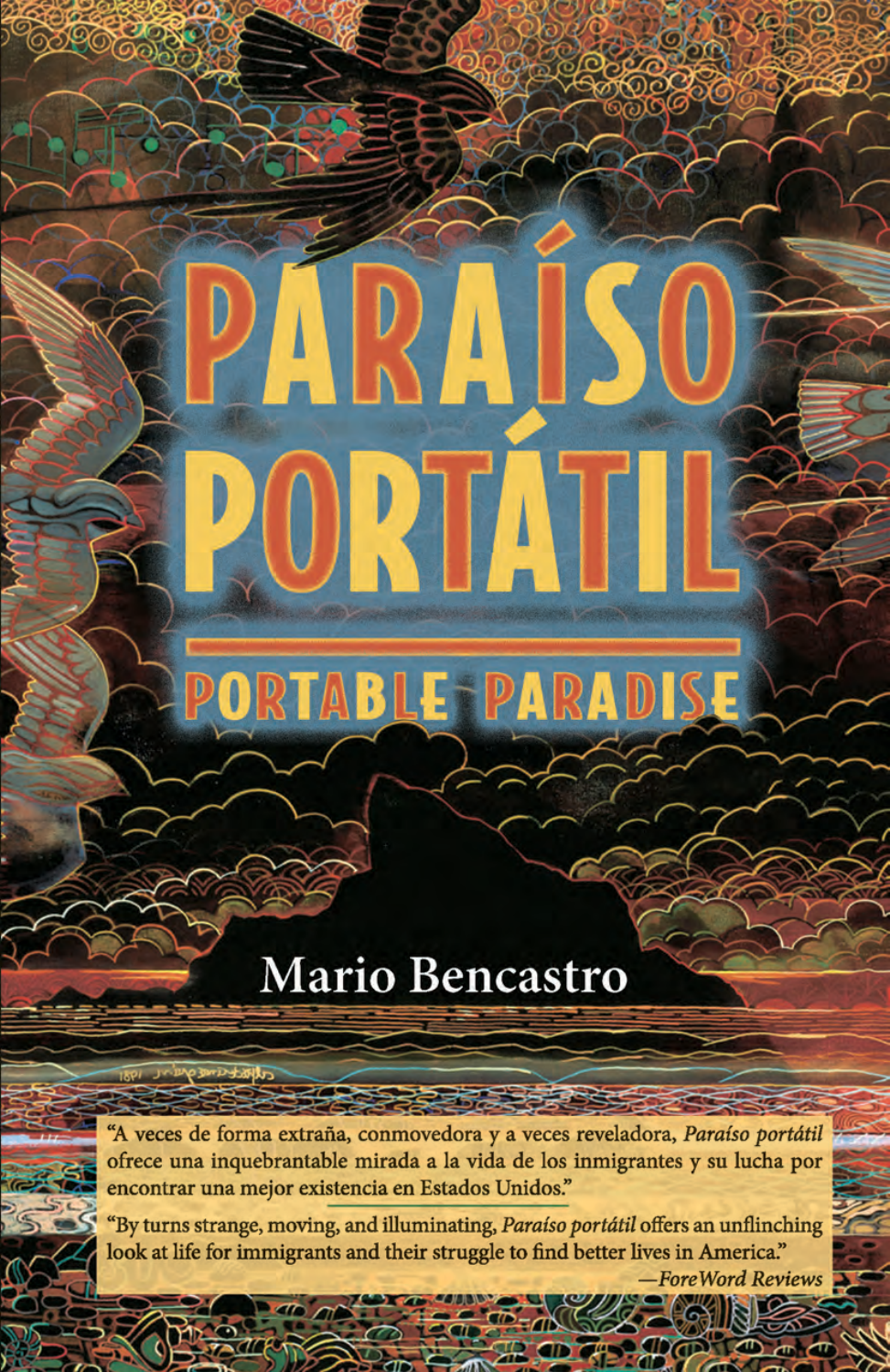

# PARAÍSO PORTÁTIL

### Mario Bencastro



Arte Público Press Houston, Texas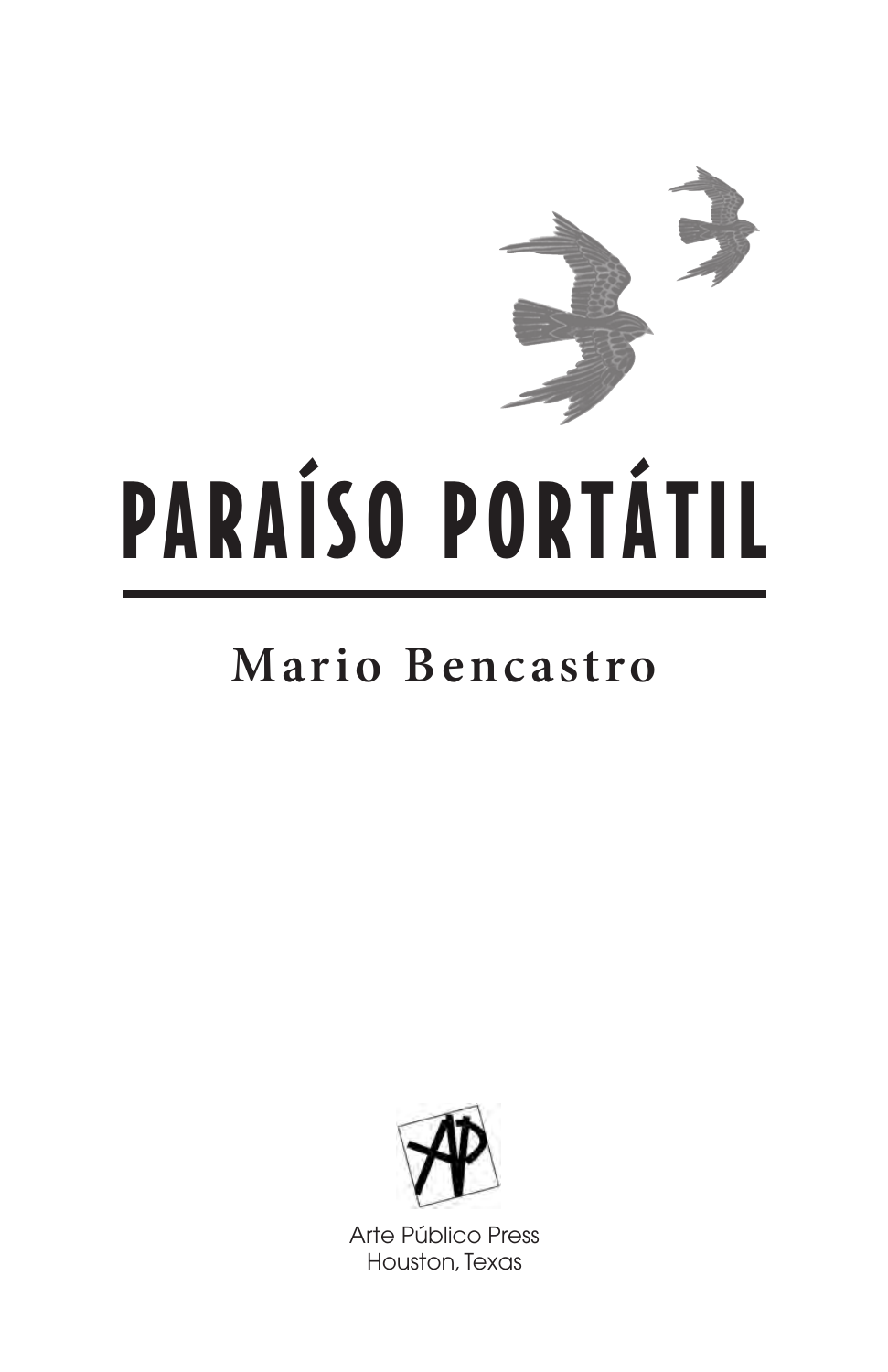*Paraíso portátil / Portable Paradise* is made possible through grants from the City of Houston through the Houston Arts Alliance and the Exemplar Program, a program of Americans for the Arts in collaboration with the LarsonAllen Public Services Group, funded by the Ford Foundation.

*Recovering the past, creating the future*

Arte Público Press University of Houston 452 Cullen Performance Hall Houston, Texas 77204-2004

Cover art by Alfredo Arreguín, "La Push, 1981" Cover design by Gary Bernal

Bencastro, Mario

Paraíso portátil / por Mario Bencastro ; traducción al inglés de John Pluecker = Portable Paradise / by Mario Bencastro ; English translation by John Pluecker.

p. cm. ISBN 978-1-55885-516-8 (alk. paper) I. Pluecker, John, 1979- II. Title III. Title: Portable Paradise. PQ7539.2.B46B46 2010 863?64—dc22

2010000600 CIP

 $\otimes$  The paper used in this publication meets the requirements of the American National Standard for Information Sciences—Permanence of Paper for Printed Library Materials, ANSI Z39.48-1984.

> © 2010 by Mario Bencastro Printed in the United States of America

10 11 12 13 14 15 16 10 9 8 7 6 5 4 3 2 1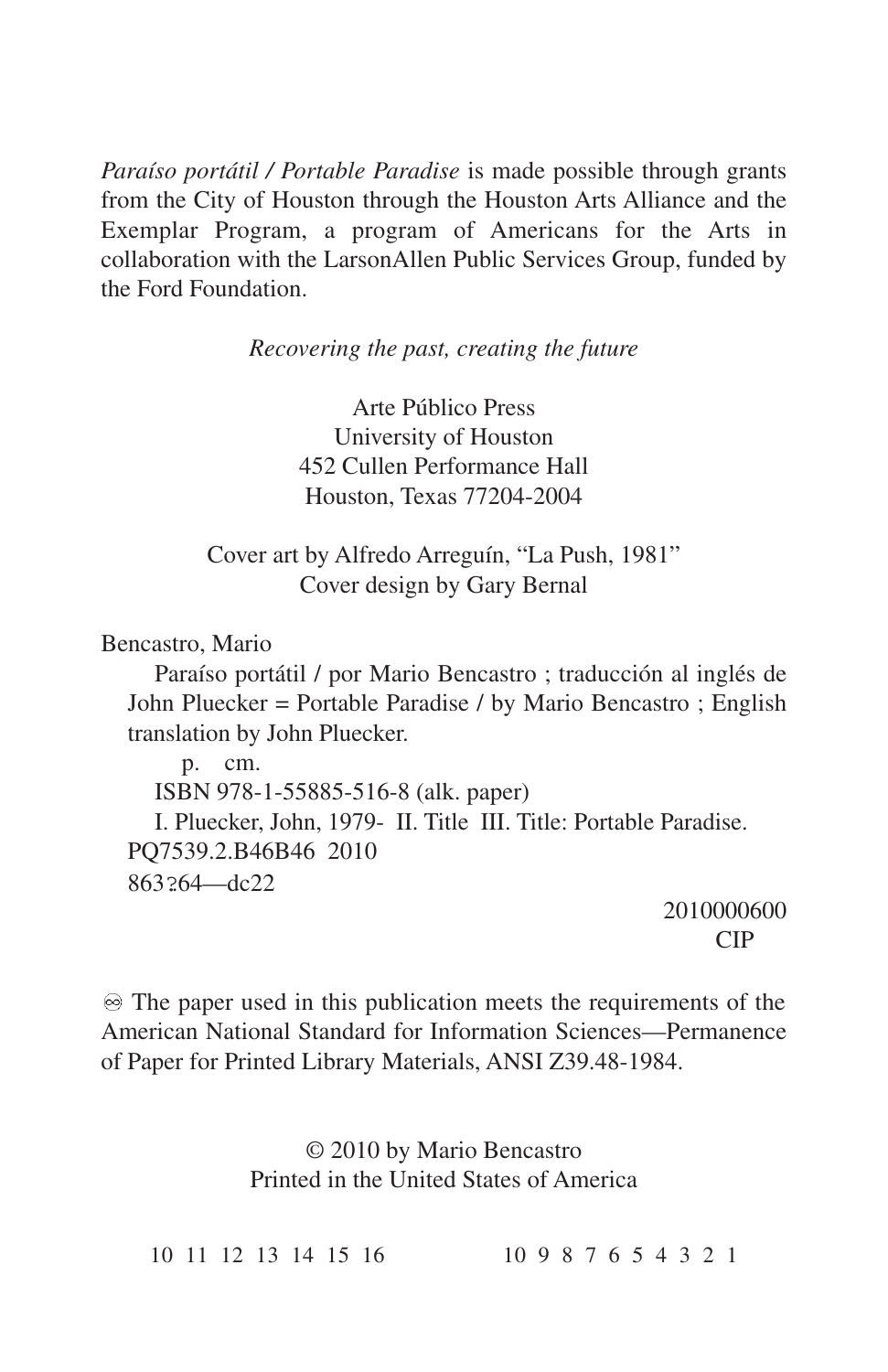# **PARAÍSO PORTÁTIL PORTABLE PARADISE**

| Sobre el autor         | iv             |
|------------------------|----------------|
| Arizona                | 1              |
| La viuda de Immokalee  | $\overline{2}$ |
| El nagual              | 12             |
| Odisea                 | 17             |
| El niño dragón         | 18             |
| El vigilante           | 27             |
| El muro                | 35             |
| Odisea del mar         | 36             |
| La tierra del poeta    | 43             |
| El plan                | 49             |
| Yo también soy América | 57             |
| El paso                | 58             |
| Las ilusiones de Juana | 65             |
| La república del limbo | 73             |
| Amat el peregrino      | 75             |
| De Australia con amor  | 79             |
| Paraíso portátil       | 102            |
| Epílogo                | 104            |

| About the Author         | 112 |
|--------------------------|-----|
| Arizona                  | 113 |
| The Immokalee Widow      | 114 |
| The Nagual               | 124 |
| Odyssey                  | 129 |
| Dragon Boy               | 130 |
| The Watchman             | 139 |
| The Wall                 | 147 |
| Sea Odyssey              | 148 |
| The Land of the Poet     | 155 |
| The Plan                 | 161 |
| Yo también soy América   | 168 |
| The Crossing             | 169 |
| Juana's Dreams           | 176 |
| The Republic of Limbo    | 184 |
| Amat the Pilgrim         | 186 |
| From Australia with Love | 190 |
| Portable Paradise        | 212 |
| Epilogue                 | 214 |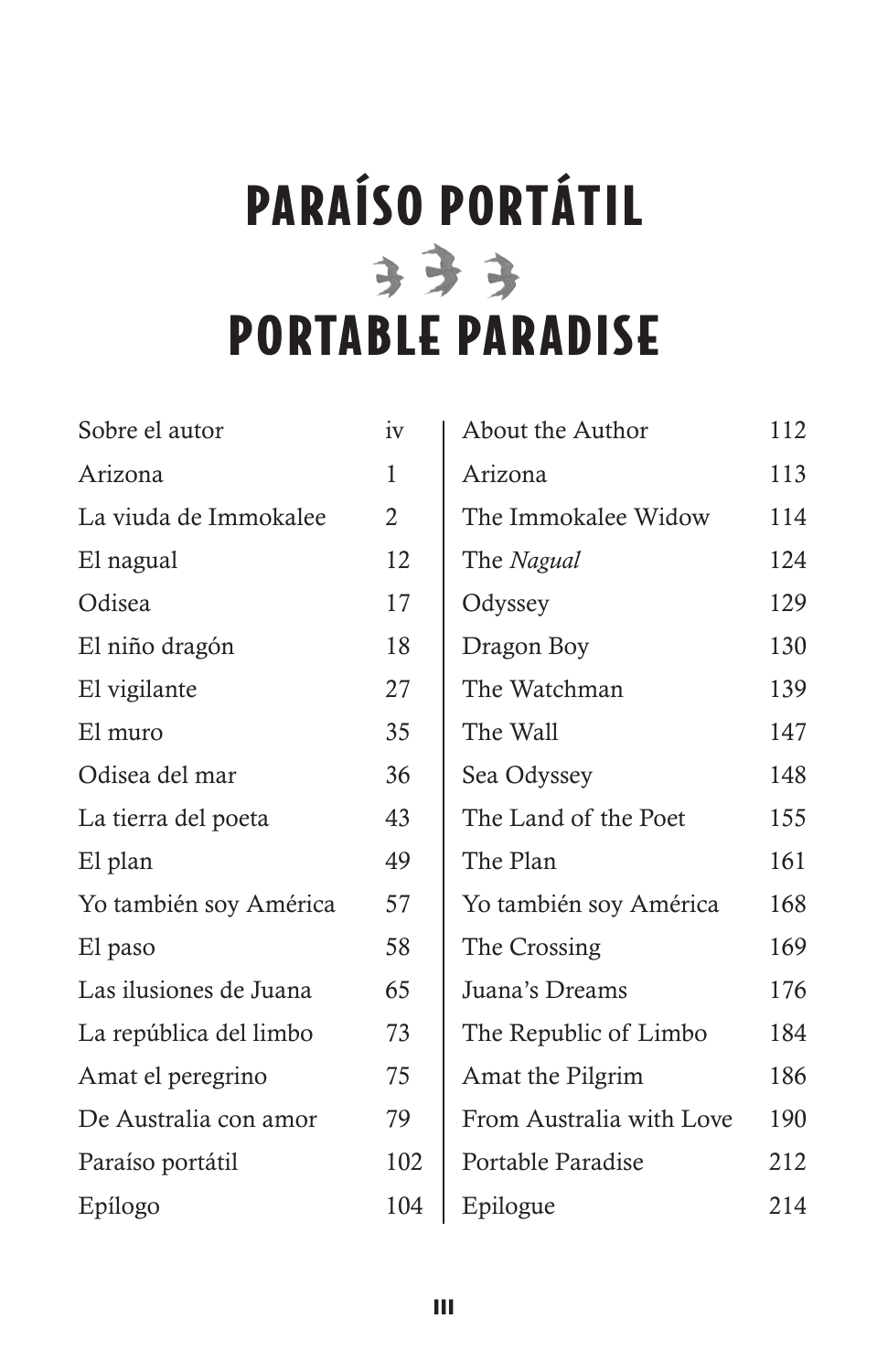# **Sobre el autor**



MARIO BENCASTRO (Ahuachapán, El Salvador, 1949) es autor de obras premiadas publicadas en México, El Salvador, Haití, Canadá, Estados Unidos y la India, y traducidas al inglés, francés y alemán.

Obras publicadas incluyen: *Disparo en la catedral* (Arte Público Press, 1996; Diana, México 1990), finalista del Premio Internacional Novedades y Diana, México, 1989; *Árbol de la vida: historias de la guerra civil* (Arte Público Press, 1997; Clásicos Roxsil, El Salvador 1993); *Odisea del Norte* (Arte Público Press, 1999; Sanbun, Nueva Delhi, 1999); *Viaje a la tierra del abuelo* (Arte Público Press, 2004).

Los relatos de Mario Bencastro han sido seleccionados para antologías como *Where Angels Glide at Dawn* (HarperCollins, 1990), *Turning Points* (Nelson, 1993), *Texto y vida: Introducción a la literatura hispanoamericana* (Hartcourt Brace Jovanovich, Tejas, 1992), *Antología 3x5 mundos: Cuentos salvadoreños 1962-1992* (UCA Editores, San Salvador, 1994), *Hispanic Cultural Review* (Universidad George Mason, Virginia, 1994), *Vistas y voces latinas* (Prentice Hall, 2001), *En otra voz: Antología de la literatura hispana de los Estados Unidos* (Arte Público Press, 2002), *Herencia—The Anthology of Hispanic Literature of the United States* (Oxford University Press, 2002).

Para más información sobre el autor, visite www.mariobencastro.org.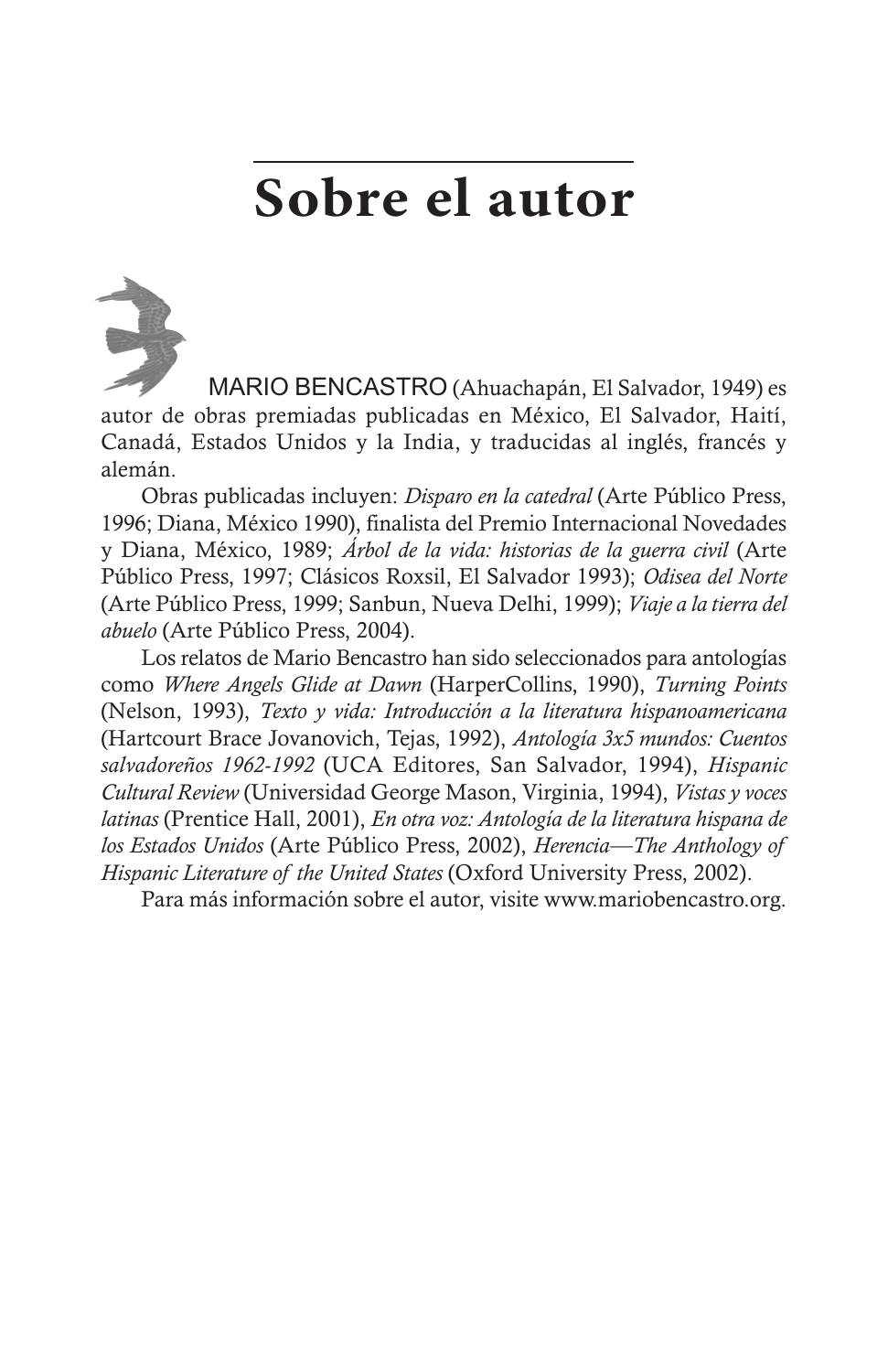#### *Arizona*

Los inmigrantes caídos son seres sin rostro sus nombres se los lleva el viento sus sueños el río sus cuerpos el desierto.

¿Cuántos Josés han fallecido? ¿Cuántas Marías? ¿Cuántos Juanitos?

La siniestra cifra de su muerte no asusta a las estadísticas no sorprende a la humanidad no desborda ni una lágrima de los fríos ojos del mundo.

A nadie conmueve el heroísmo de hombres, mujeres, ancianos y niños cuyo único pecado fue soñar en cruzar una frontera un muro, un desierto, un río, un mar en busca de la tierra prometida y no encontrarla sino en el más allá.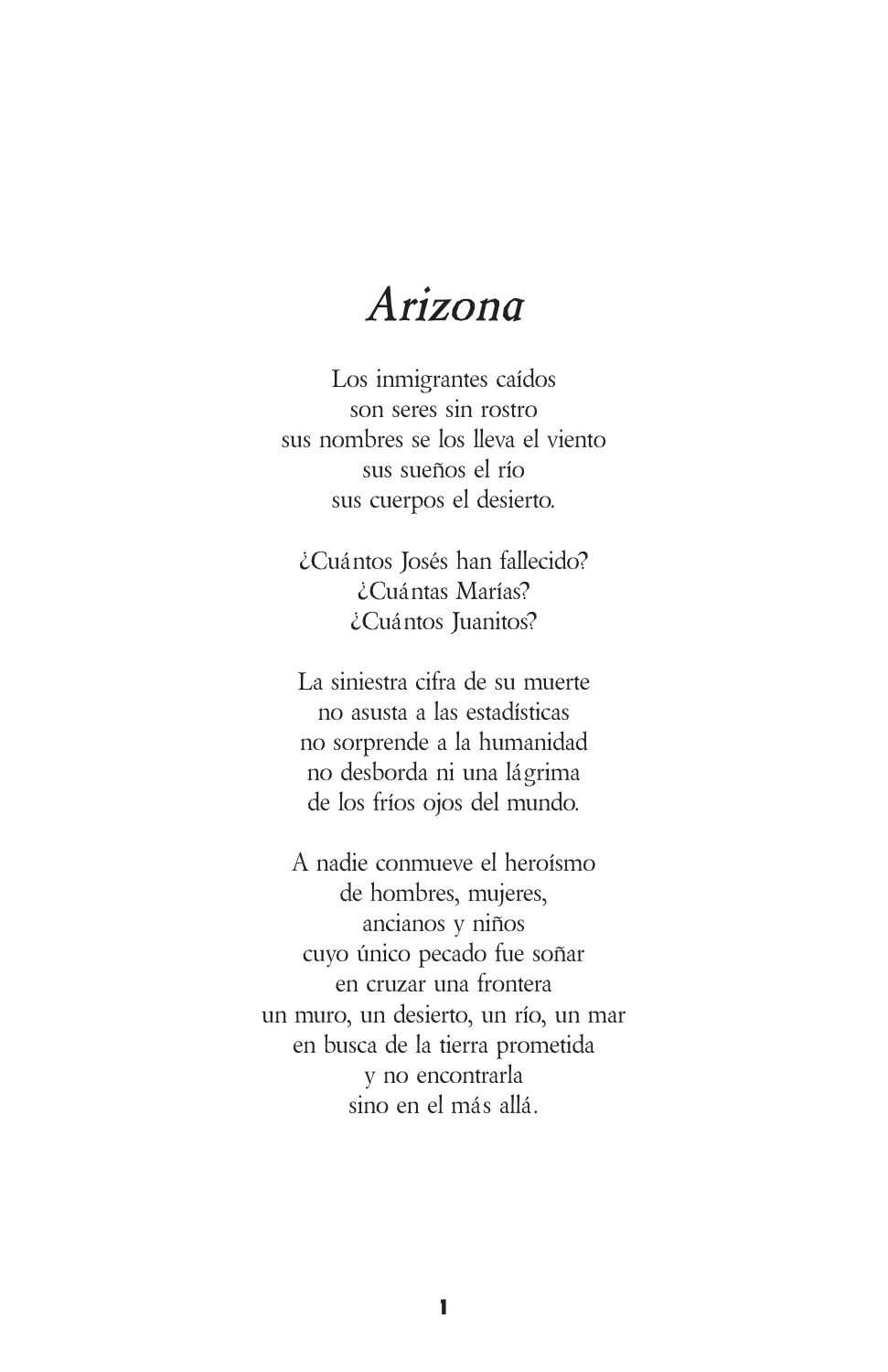

# **PORTABLE PARADISE**

## **Mario Bencastro**

**Translated from Spanish by John Pluecker**



Arte Público Press Houston, Texas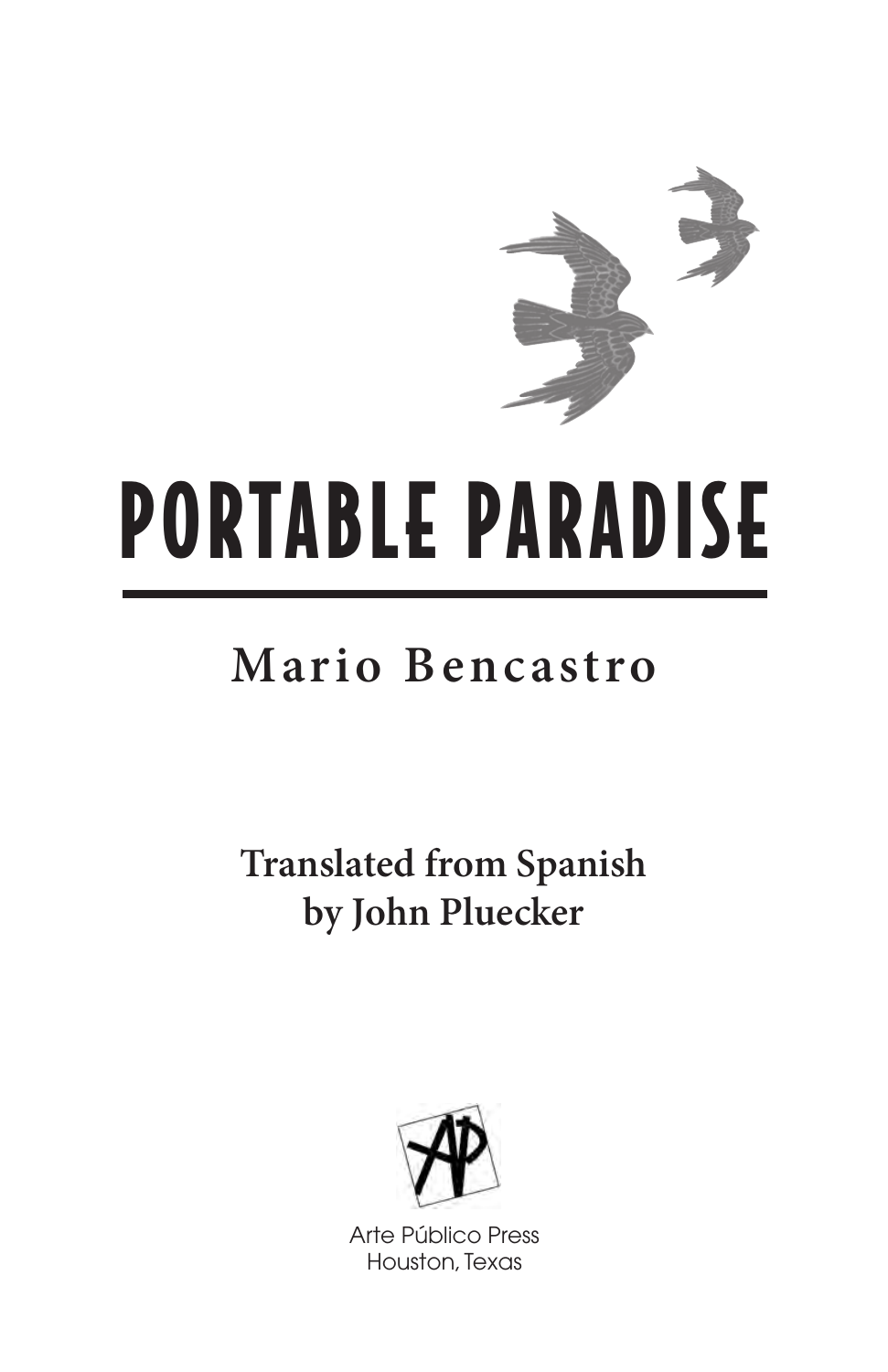# **About the Author**

MARIO BENCASTRO (Ahuachapán, El Salvador, 1949) is the author of prize-winning work published in Mexico, El Salvador, Haiti, Canada, the United States and India. His work has been translated into English, French and German.

His published works include: *A Shot in the Cathedral [Disparo en la catedral]* (Arte Público Press, 1996; Diana, Mexico 1990), finalist for the Premio Internacional Novedades y Diana, Mexico, 1989; *TheTree of Life: Stories of Civil War [Árbol de la vida: historias de la guerra civil]* (Arte Público Press, 1997; Clásicos Roxsil, El Salvador 1993); *Odyssey to the North [Odisea del Norte]* (Arte Público Press, 1999; Sanbun, New Delhi, 1999); *A Promise to Keep [Viaje a la tierra del abuelo]* (Arte Público Press, 2004).

Mario Bencastro's stories have been selected for inclusion in anthologies like *Where Angels Glide at Dawn* (HarperCollins, 1990), *Turning Points* (Nelson, Ontario Canada 1993), *Texto y vida: Introducción a la literatura hispanoamericana* (Hartcourt Brace Jovanovich, Texas, 1992), *Antología 3x5 mundos: Cuentos salvadoreños 1962-1992* (UCA Editores, San Salvador, 1994), *Hispanic Cultural Review* (George Mason University, Virginia, 1994), *Vistas y voces latinas* (Prentice Hall, 2001), *En otra voz: Antología de la literatura hispana de los Estados Unidos* (Arte Público Press, 2002), *Herencia—The Anthology of Hispanic Literature of the United States* (Oxford University Press, 2002).

Learn more about the author at www.MarioBencastro.org.